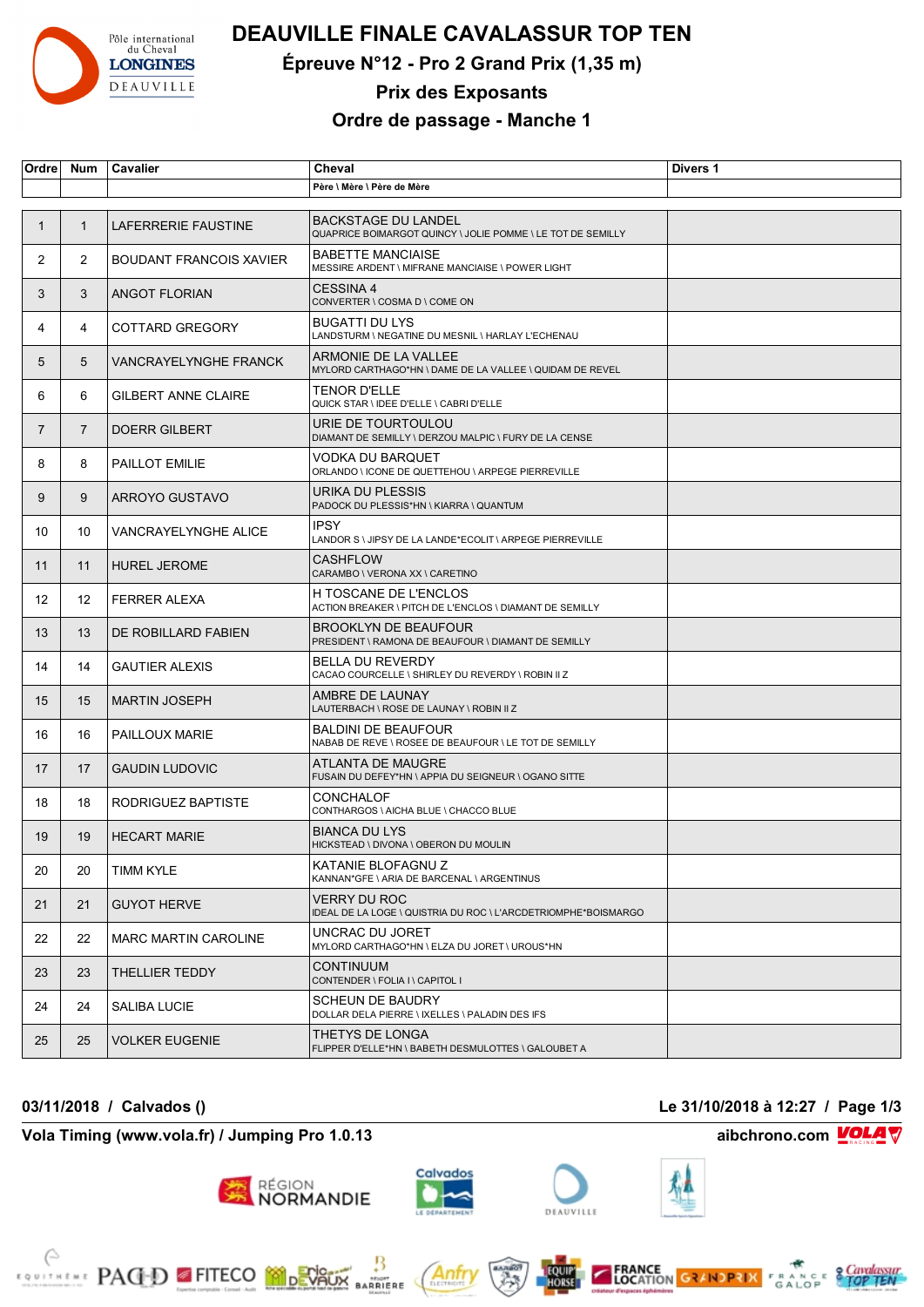

## **DEAUVILLE FINALE CAVALASSUR TOP TEN Épreuve N°12 - Pro 2 Grand Prix (1,35 m) Prix des Exposants Ordre de passage - Manche 1**

| Ordre | <b>Num</b> | <b>Cavalier</b>              | Cheval                                                                                    | Divers 1 |
|-------|------------|------------------------------|-------------------------------------------------------------------------------------------|----------|
|       |            |                              | Père \ Mère \ Père de Mère                                                                |          |
| 26    | 26         | <b>GHELFI BENJAMIN</b>       | KASANDRA AC<br>NUMERO UNO \ GHANA AC \ CICERO Z                                           |          |
| 27    | 27         | <b>BRIDIER EMMANUELLE</b>    | ABSOLUT DE LACKE<br>DIAMANT DE SEMILLY \ REINE DE KERGLENN \ PARCO                        |          |
| 28    | 28         | <b>ANGOT FLORIAN</b>         | UTOPIE D'ALLOU<br>DOLLAR DELA PIERRE \ ODYSSEE DU HAMEAU \ EASY BOY                       |          |
| 29    | 29         | <b>COTTARD GREGORY</b>       | TEAM DU TEMPLE<br>FOR PLEASURE \ VICTORIA G \ IRCO MENA                                   |          |
| 30    | 30         | <b>VANCRAYELYNGHE FRANCK</b> | <b>USTIK DE CARNEVILLE</b><br>JEFF D'OR \ URAEUS II \ NOBLE CAKE                          |          |
| 31    | 31         | <b>GILBERT ANNE CLAIRE</b>   | VIOLETA DE TOURTOULOU<br>CENTINO DU RY \ FINLANDE DU TEMPLE \ QUAT'SOUS                   |          |
| 32    | 32         | <b>DOERR GILBERT</b>         | <b>BAGHEERA DU MESNIL</b><br>CLARENCE \ LASSIE DE TREGOLLE \ BEL ESPOIR                   |          |
| 33    | 33         | PAILLOT EMILIE               | <b>QUIETIME</b><br>QUAID \ EVENING STAR \ EARL                                            |          |
| 34    | 34         | ARROYO GUSTAVO               | <b>UGO D'AURE</b><br>MYLORD CARTHAGO*HN \ MISS DU BENY \ DRAKKAR DES HUTINS               |          |
| 35    | 35         | <b>VANCRAYELYNGHE ALICE</b>  | VENEZIA DE BEUVREUIL<br>L'ARCDETRIOMPHE*BOISMARGO \ BYZANTINE II \ IRIS LANDAI            |          |
| 36    | 36         | <b>HUREL JEROME</b>          | <b>BYRON DU TELMAN</b><br>LAMM DE FETAN \ ROHANNE DU TELMAN \ DOLLAR DU MURIER            |          |
| 37    | 37         | <b>FERRER ALEXA</b>          | LUKE LUGAR<br>LEX LUGAR \ ALUNA \ ACORADO                                                 |          |
| 38    | 38         | DE ROBILLARD FABIEN          | ARGELES DU BREUIL<br>JARNAC \ NAIKA DE PREUILLY \ CALVARO                                 |          |
| 39    | 39         | <b>GAUTIER ALEXIS</b>        | <b>BOGOSS DE KENS</b><br>GOLD DE BECOURT*HN \ JAVA DU MESLIER \ BEAU REVE PLATIERE        |          |
| 40    | 40         | <b>MARTIN JOSEPH</b>         | <b>CANBERRA VA</b><br>CASALL \ ORDELIA \ QUIDAM DE REVEL                                  |          |
| 41    | 41         | PAILLOUX MARIE               | <b>DJAMI DU CALVAIRE</b><br>LUCCIANNO*HN \ ASSY DU CALVAIRE \ KASHMIR VAN'T SCHUTTERSHO   |          |
| 42    | 42         | <b>GAUDIN LUDOVIC</b>        | <b>ULINE PLATIERE</b><br>FLIPPER D'ELLE*HN \ KOPALINE PLATIERE \ PAPILLON ROUGE*NORMANDIE |          |
| 43    | 43         | RODRIGUEZ BAPTISTE           | <b>VOLCAN DU SARTEL</b><br>CORIANO ZWARTEPANNENHOF \ DISCRETE IV \ QUATSOUS               |          |
| 44    | 44         | <b>HECART MARIE</b>          | <b>BOHEME DE LA ROQUE</b><br>KANNAN*GFE \ MEDINE D'AMAURY \ QUICK STAR                    |          |
| 45    | 45         | <b>TIMM KYLE</b>             | <b>GALWAYBAY MISS UNO</b><br>NUMERO UNO \ UNTOUCHABLE R \ DARCO                           |          |
| 46    | 46         | <b>ERNEST CORALIE</b>        | PORRIDGE DU VIEIL OR<br>JEFF D'OR \ LIBERTINE DE TALMA \ OLISCO                           |          |
| 47    | 47         | ROUSSEAU THOMAS              | <b>UDSON DE JAUZIF</b><br>EUROCOMMERCE BERLIN \ IDYLLE DE MONLIOUX \ PACHA DES SEVRES     |          |
| 48    | 48         | FERME CHARLES HENRI          | VASNUPIED DE JONKIERE<br>LAURIER DE HERE \ MAEVA DU LEVEZOU \ DEFI D'ARMENTI*HN           |          |
| 49    | 49         | <b>BREANT GEOFFROY</b>       | ASTONE DE BEAUFOUR<br>DIAMANT DE SEMILLY \ LAZZINA \ ADELFOS                              |          |
| 50    | 50         | <b>SAPIN MARIE</b>           | FIORETTA VAN'T EIGENLO<br>EUROCOMMERCE BERLIN \ VIVA \ HEARTBREAKER                       |          |
| 51    | 51         | <b>GUERINEL FLORIAN</b>      | <b>SHOU D'OUILLY</b><br>CALVARO \ OSIRIS D'OUILLY \ QUICK STAR                            |          |

**03/11/2018 / Calvados () Le 31/10/2018 à 12:27 / Page 2/3**

**Vola Timing (www.vola.fr) / Jumping Pro 1.0.13 aibchrono.com VOLA** 

**EXAMPLE PACED FITECO MODERATION** 



Anfr

₿

**MARRIERE** 

**RÉGION**<br>NORMANDIE